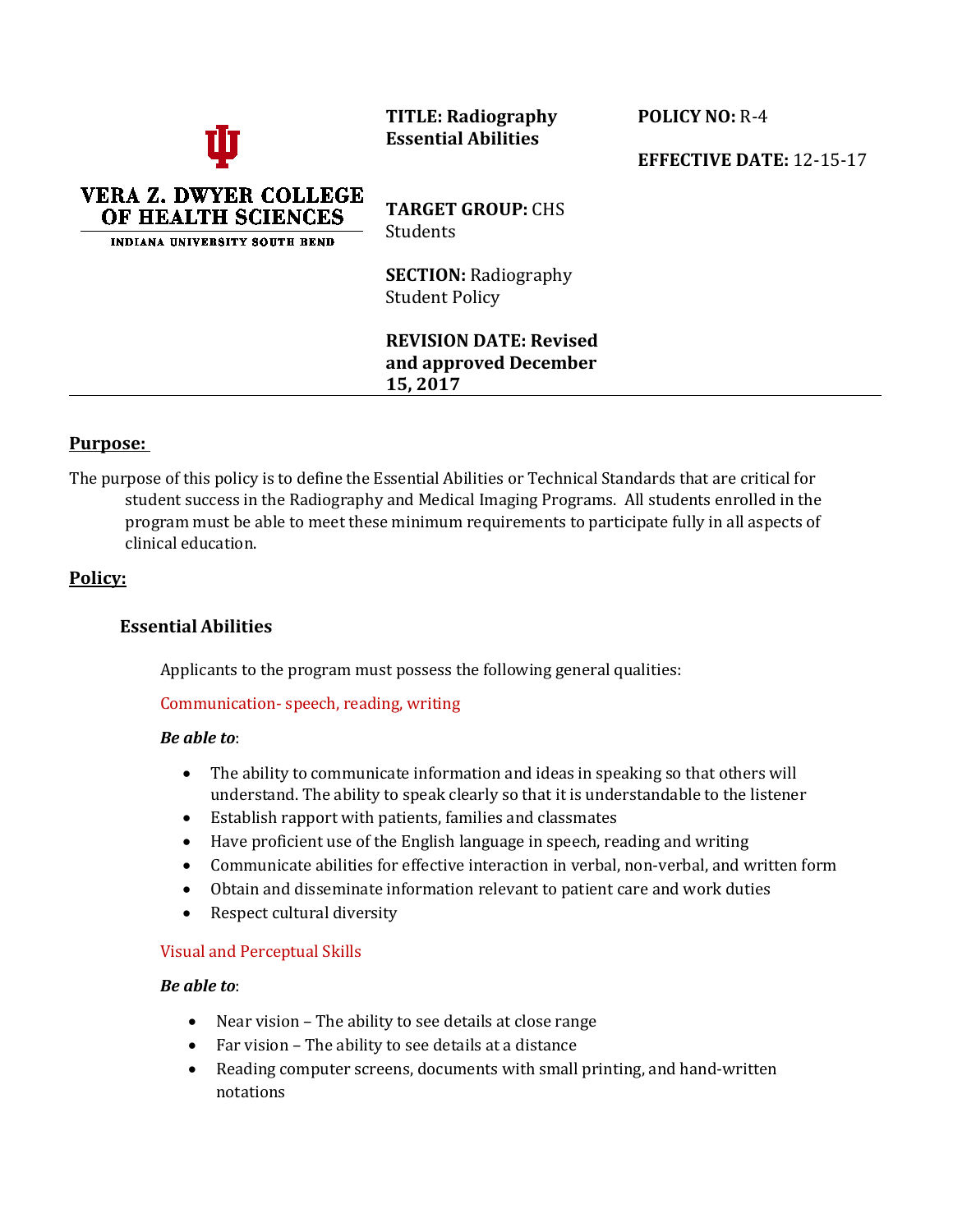## Hearing and Auditory Abilities

## *Be able to*:

- Have auditory abilities necessary to monitor and assess patient health needs
- Recognize sounds of alarms and emergency signals
- Correctly interpret procedure orders, patient needs or complaints, faculty instructions

## Motor Skills- physical ability, coordination, dexterity

### *Be able to*:

- Performing physical activities that require moving one's whole body, such as in climbing, lifting, balancing, walking, stooping where the activities often also require considerable use of the arms and legs, such as in the physical handling of materials
- Static Strength The ability to exert maximum muscle force to lift, push, pull, or carry objects
- Dynamic Strength The ability to exert muscle force repeatedly or continuously over time. This involves muscular endurance and resistance to muscle fatigue
- Full manual dexterity which includes the function of both arms, both wrists, both hands and fingers, and both legs.
- Reaching above shoulder level to push and pull
- Bend at knees or waist
- Lift and assist in lifting patients 50 pounds routinely
- Standing and walking the majority of the time
- Possess the strength to assist a patient in transferring in a cart, wheelchair or bed
- Physically perform CPR (upper body strength for effective chest compressions)

## Emotional Stability and Personal Temperament

#### *Be able to*:

- Being aware of others' reactions and understanding why they react as they do.
- Explain procedures and observe patients to ensure safety and comfort during scan.
- Provide assistance in dressing or changing seriously ill, injured, or disabled patients.
- Job requires being sensitive to others' needs and feelings and being understanding and helpful on the job.
- Job requires preferring to work with others rather than alone, and being personally connected with others on the job.
- Job requires being pleasant with others on the job and displaying a good-natured, cooperative attitude.
- Have high levels of mental and emotional stability to provide a safe environment
- Provide all compliant and non-compliant patients with emotional support and maintain a consistent professional attitude and appearance
- Deal with stress of the program didactic and clinical demands while performing multiple tasks concurrently
- Focus in an environment with multiple interruptions, noises, distractions, and unexpected patient needs